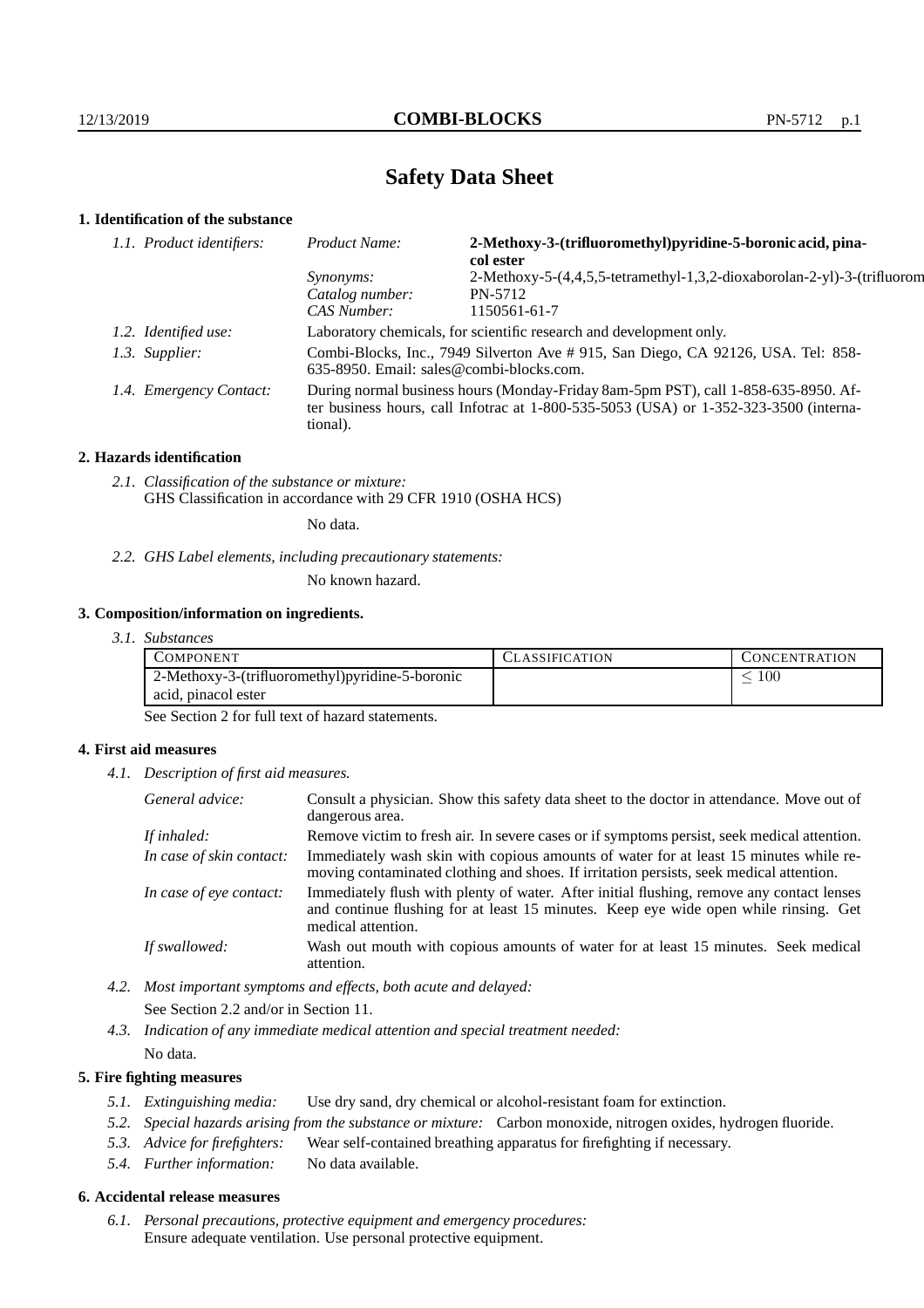|                                                                                                                         | 6.2. Environmental precautions:                                                                               |                                                                                                                                                                                                                                                                            |  |  |  |
|-------------------------------------------------------------------------------------------------------------------------|---------------------------------------------------------------------------------------------------------------|----------------------------------------------------------------------------------------------------------------------------------------------------------------------------------------------------------------------------------------------------------------------------|--|--|--|
|                                                                                                                         | Should not be released into the environment. See Section 12 for additional ecological information.            |                                                                                                                                                                                                                                                                            |  |  |  |
|                                                                                                                         | 6.3. Methods and materials for containment and cleaning up:                                                   |                                                                                                                                                                                                                                                                            |  |  |  |
|                                                                                                                         | Sweep up or vacuum up spillage and collect in suitable container for disposal.                                |                                                                                                                                                                                                                                                                            |  |  |  |
|                                                                                                                         | 6.4. Reference to other sections:                                                                             |                                                                                                                                                                                                                                                                            |  |  |  |
|                                                                                                                         |                                                                                                               | Refer to protective measures listed in Sections 8 and 13.                                                                                                                                                                                                                  |  |  |  |
|                                                                                                                         | 7. Handling and storage                                                                                       |                                                                                                                                                                                                                                                                            |  |  |  |
|                                                                                                                         | 7.1. Precautions for safe handling:                                                                           | Avoid contact with skin and eyes. Avoid inhalation of vapour or mist. Keep away<br>from sources of ignition - No smoking. Take measures to prevent the build up of electro-<br>static charge. For precautions see section 2.2.                                             |  |  |  |
| 7.2. Conditions for safe storage, including any incompatibilities: Store refrigerated. Keep container tightly closed in |                                                                                                               | a dry and well-ventilated place. Containers which are opened must be carefully resealed<br>and kept upright to prevent leakage.                                                                                                                                            |  |  |  |
| Laboratory chemicals, for scientific research and development only.<br>7.3. Specific end use(s):                        |                                                                                                               |                                                                                                                                                                                                                                                                            |  |  |  |
|                                                                                                                         | 8. Exposure Controls / Personal protection                                                                    |                                                                                                                                                                                                                                                                            |  |  |  |
|                                                                                                                         | 8.1. Control parameters:                                                                                      |                                                                                                                                                                                                                                                                            |  |  |  |
|                                                                                                                         | Components with workplace control parameters: Contains no substances with occupational exposure limit values. |                                                                                                                                                                                                                                                                            |  |  |  |
|                                                                                                                         | 8.2. Exposure controls:                                                                                       |                                                                                                                                                                                                                                                                            |  |  |  |
|                                                                                                                         |                                                                                                               | Appropriate engineering controls: Ensure that eyewash stations and safety showers are close to the workstation<br>location. Ensure adequate ventilation, especially in confined areas.                                                                                     |  |  |  |
|                                                                                                                         | Personal protective equipment:                                                                                |                                                                                                                                                                                                                                                                            |  |  |  |
|                                                                                                                         | Eye/face protection:                                                                                          | Wear appropriate protective eyeglasses or chemical safety goggles as described by OSHA's<br>eye and face protection regulations in 29 CFR 1910.133 or European Standard EN166.                                                                                             |  |  |  |
|                                                                                                                         | Skin protection:                                                                                              | Handle with gloves. Gloves must be inspected prior to use. Use proper glove removal<br>technique (without touching glove's outer surface) to avoid skin contact with this product.<br>Dispose of conteminated gloves efter use in accordance with emplicable laws and good |  |  |  |

| Eye/face protection:               | Wear appropriate protective eyeglasses or chemical safety goggles as described by OSHA's<br>eye and face protection regulations in 29 CFR 1910.133 or European Standard EN166.                                                                                                                                         |  |  |
|------------------------------------|------------------------------------------------------------------------------------------------------------------------------------------------------------------------------------------------------------------------------------------------------------------------------------------------------------------------|--|--|
| Skin protection:                   | Handle with gloves. Gloves must be inspected prior to use. Use proper glove removal<br>technique (without touching glove's outer surface) to avoid skin contact with this product.<br>Dispose of contaminated gloves after use in accordance with applicable laws and good<br>laboratory practices. Wash and dry hands |  |  |
| <b>Body Protection:</b>            | Complete suit protecting against chemicals, Flame retardant antistatic protective clothing.,<br>The type of protective equipment must be selected according to the concentration and<br>amount of the dangerous substance at the specific workplace.                                                                   |  |  |
| Respiratory protection:            |                                                                                                                                                                                                                                                                                                                        |  |  |
| Control of environmental exposure: | Prevent further leakage or spillage if safe to do so. Do not let product enter<br>drains.                                                                                                                                                                                                                              |  |  |

## **9. Physical and chemical properties**

*9.1. Information on basic physical and chemical properties*

| (a)                        | Appearance:                                   | Solid               |
|----------------------------|-----------------------------------------------|---------------------|
| (b)                        | Odour:                                        | No data             |
| (c)                        | Odour Threshold:                              | No data             |
| (d)                        | $pH$ :                                        | No data             |
| (e)                        | Melting point/freezing point:                 | $90 - 100^{\circ}C$ |
| (f)                        | Initial boiling point and boiling range:      | No data             |
| (g)                        | Flash point:                                  | No data             |
| (h)                        | Evaporatoin rate:                             | No data             |
| (i)                        | Flammability (solid, gas):                    | No data             |
| (j)                        | Upper/lower flammability or explosive limits: | No data             |
| $\rm(k)$                   | Vapour pressure:                              | No data             |
| $\left( \mathrm{l}\right)$ | Vapour density:                               | No data             |
| (m)                        | Relative density:                             | No data             |
| (n)                        | Water solubility:                             | No data             |
| $\circ$                    | Partition coefficient: n-octanol/water:       | No data             |
| (p)                        | Auto-ignition:                                | No data             |
| (q)                        | Decomposition temperature:                    | No data             |
| (r)                        | Viscosity:                                    | No data             |
| (s)                        | Explosive properties:                         | No data             |
| (t)                        | Oxidizing properties:                         | No data             |